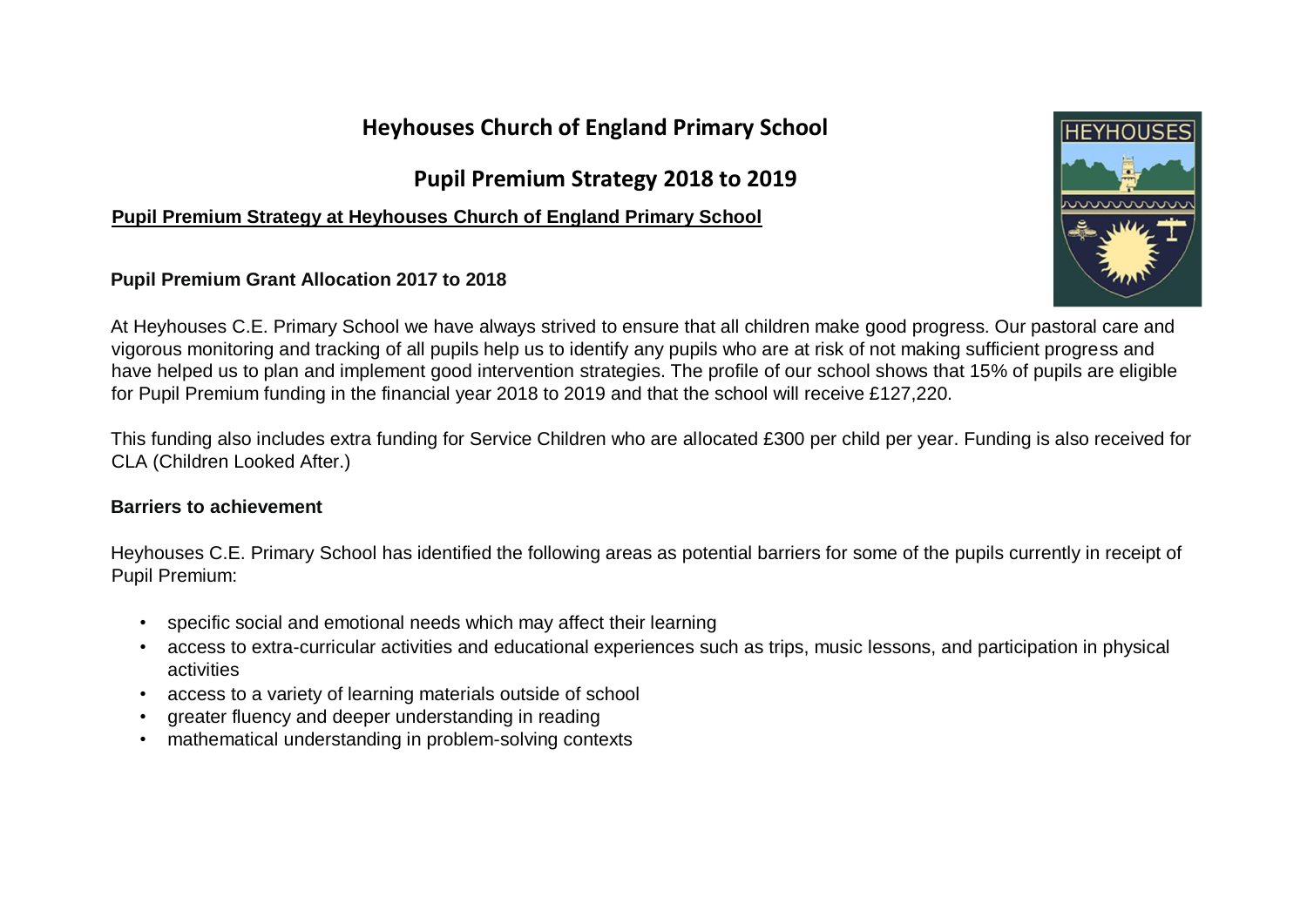| Area of spend                                                                 | <b>Intended Outcomes / Rationale</b>                                                                                                                                                                                                                                                                                                                                                                                                                                                                                                                                                                                                                                                                                                                                                                                                                                                                                      | <b>Actions</b>                                                                                                                                                                                                                                                                                                                                                                                                                                                                                                                                                                                                                                                                                                                                                                                                                                | <b>Success criteria</b>                                                                                                                                          |
|-------------------------------------------------------------------------------|---------------------------------------------------------------------------------------------------------------------------------------------------------------------------------------------------------------------------------------------------------------------------------------------------------------------------------------------------------------------------------------------------------------------------------------------------------------------------------------------------------------------------------------------------------------------------------------------------------------------------------------------------------------------------------------------------------------------------------------------------------------------------------------------------------------------------------------------------------------------------------------------------------------------------|-----------------------------------------------------------------------------------------------------------------------------------------------------------------------------------------------------------------------------------------------------------------------------------------------------------------------------------------------------------------------------------------------------------------------------------------------------------------------------------------------------------------------------------------------------------------------------------------------------------------------------------------------------------------------------------------------------------------------------------------------------------------------------------------------------------------------------------------------|------------------------------------------------------------------------------------------------------------------------------------------------------------------|
| One to one support and tuition<br>in classes and for focused<br>interventions | 1:1 and/or small group<br>$\bullet$<br>interventions planned to cater<br>for individual needs (i.e.<br>spelling, reading, handwriting,<br>mathematics)<br>Support within lessons to<br>$\bullet$<br>improve and apply<br>understanding of learning in<br>reading, writing and maths<br>Consolidation of learning<br>$\bullet$<br>completed in classes - time<br>for practice and application of<br>skills<br>Pre-teaching to prepare<br>$\bullet$<br>pupils for future learning in<br>order to build confidence and<br>give higher level starting<br>points to learning. Pre-<br>teaching to include pre-<br>reading of texts in English,<br>research for writing units, key<br>vocabulary, concepts in<br>Spelling Punctuation and<br>Grammar (SPAG) and maths<br>calculation strategies and<br>terminology<br>Careful tracking of homework<br>$\bullet$<br>to include reading diaries -<br>ensure regular reading takes | Weekly liaison between<br>$\bullet$<br>teachers / support staff and<br>Pupil Premium Lead /<br>SENCo where necessary -<br>review of interventions.<br>reshaping of groupings and<br>focuses, sharing of ideas and<br>resources<br>Planning of interventions to<br>be completed over a<br>specified time.<br>Teachers / support staff / PP<br>$\bullet$<br>lead to provide evidence of<br>outcomes and plan for next<br>steps<br>Pupil Premium lead / SENCo<br>$\bullet$<br>(where relevant) to observe<br>interventions and provide<br>feedback regarding<br>strategies, next steps,<br>resources.<br>Clear communication<br>$\bullet$<br>between teachers and TA's -<br>expectations within lessons<br>Support timetables carefully<br>$\bullet$<br>planned - making best use<br>of morning work, registration<br>and afternoon intervention | Pupils develop<br>confidence and levels<br>of participation in<br>class.<br>Pupils make at least<br>age related<br>expectations in line<br>with non-PP children. |

**Nature of Support**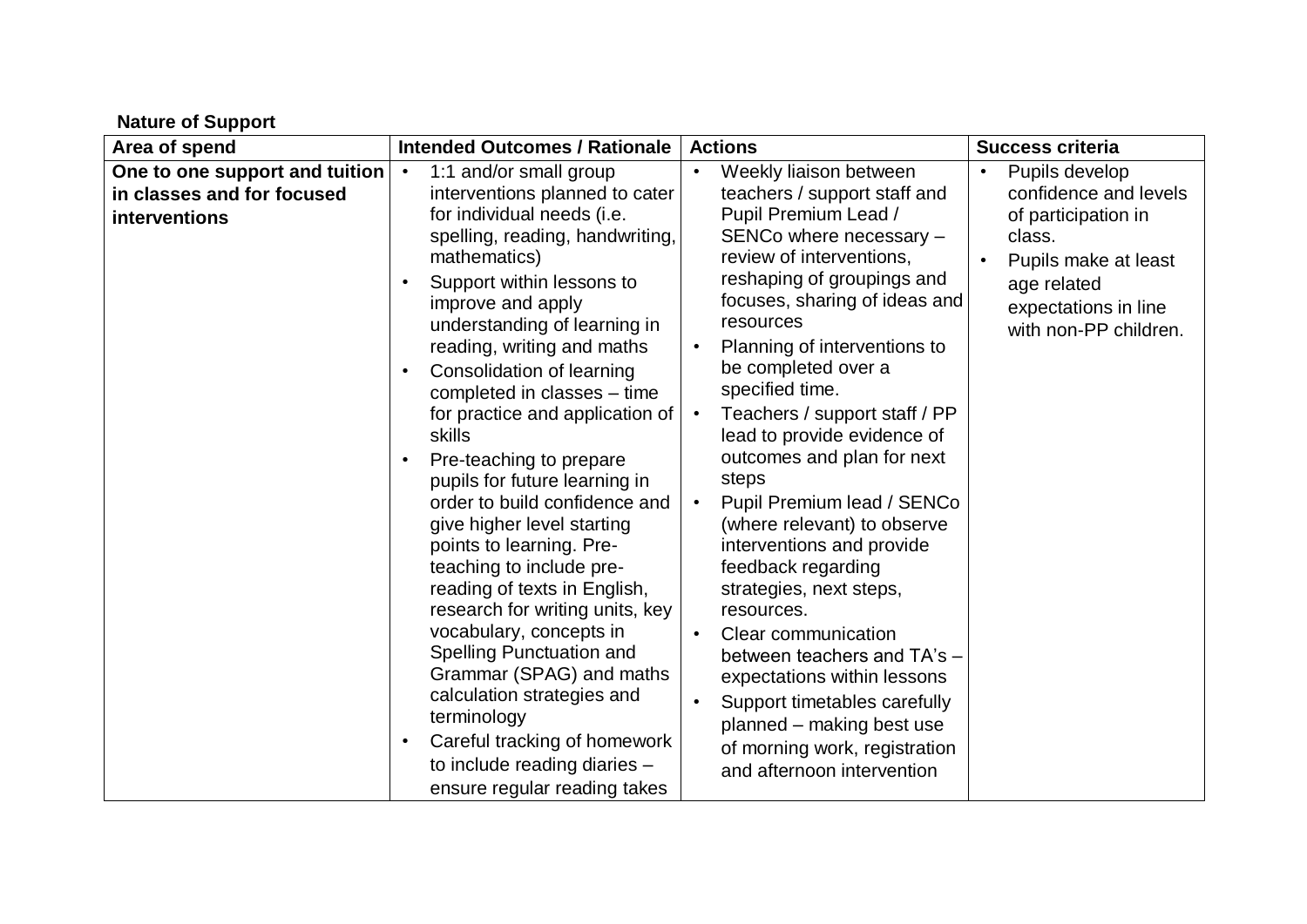|                                                                            | place<br>• Priority reading with support<br>staff if pupils are unable to<br>read at home<br><b>Intended Outcomes / Rationale</b>                                                                                                                                                                                                                                                                                                                                                                                                                                                                | time for pre-teaching and<br>consolidation of learning<br><b>Actions</b>                                                                                                                                                                                                                                                                                                                                                                                                                                                                              |                                                                                                                                                                                                                                                                                                                                                                                                                                                                                                                 |
|----------------------------------------------------------------------------|--------------------------------------------------------------------------------------------------------------------------------------------------------------------------------------------------------------------------------------------------------------------------------------------------------------------------------------------------------------------------------------------------------------------------------------------------------------------------------------------------------------------------------------------------------------------------------------------------|-------------------------------------------------------------------------------------------------------------------------------------------------------------------------------------------------------------------------------------------------------------------------------------------------------------------------------------------------------------------------------------------------------------------------------------------------------------------------------------------------------------------------------------------------------|-----------------------------------------------------------------------------------------------------------------------------------------------------------------------------------------------------------------------------------------------------------------------------------------------------------------------------------------------------------------------------------------------------------------------------------------------------------------------------------------------------------------|
| Area of spend<br><b>Pastoral support, counselling</b><br>and safeguarding. | To provide dedicated time and<br>$\bullet$<br>support (1:1) to help build<br>pupils emotional development<br>To improve the self-esteem,<br>$\bullet$<br>social skills and behaviour of<br>identified pupils leading to<br>increased confidence and<br>attainment in the classroom<br>Children to be given help,<br>$\bullet$<br>guidance and a key person to<br>support them through difficult<br>times, building long term<br>emotional resilience.<br>Strategies to keep safe and<br>support emotional health<br>provided in small groups.<br>Chat time for social and<br>emotional concerns. | 1:1 support through<br>nurture sessions<br>Small nurture groups,<br>Happy to be Me and<br>Choosing to Cope<br>provide children with<br>further strategies to<br>create improved mindset<br>for learning.<br>Lunchtime craft sessions<br>Chat time for children<br>with friendship worries.<br>Individual regular<br>sessions to support<br>through cancer treatment,<br>bereavement and<br>involvement with<br>Children's Social Care.<br>Children with social and<br>emotional needs to be<br>monitored regularly and<br>significant events recorded | <b>Success criteria</b><br>Pupils develop their<br>$\bullet$<br>social skills, growing in<br>and demonstrating<br>increased levels of<br>confidence, self-<br>esteem and resilience.<br>Pupils are able to<br>maintain their learning<br>through difficult times<br>Pupils demonstrate<br>improved levels of<br>engagement and<br>participation in classes<br>Children develop<br>secure and<br>meaningful friendships<br>within their peer groups<br>Pupils achieve age-<br>related expectations<br>or better. |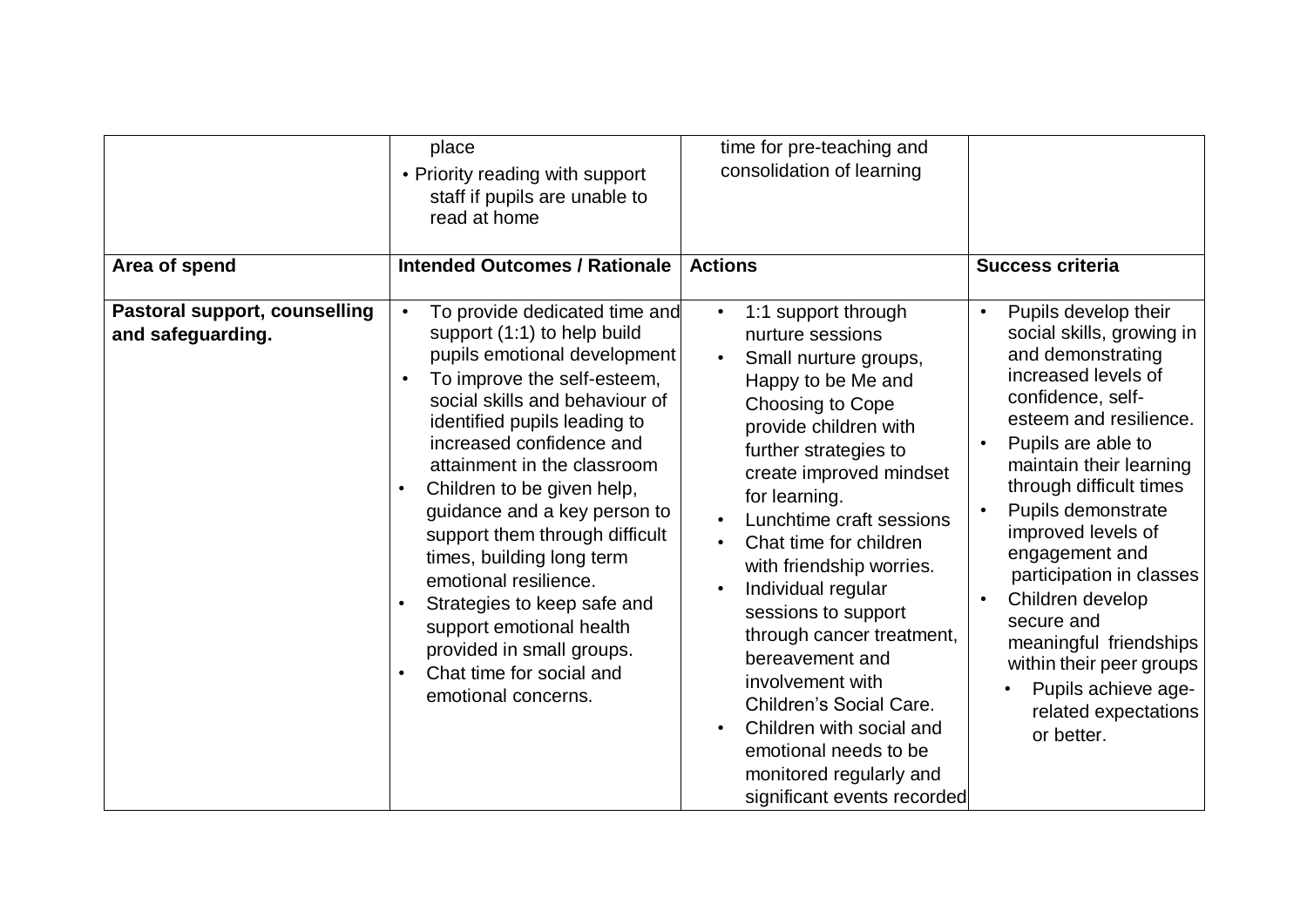|  | on CPOMS, our<br>safeguarding and<br>behaviour system.<br>Patterns of behaviour and<br>changes to be monitored<br>and any necessary steps<br>taken to ensure the child's<br>safety and emotional well-<br>being.<br>Clear protocols in place to<br>$\bullet$<br>ensure pupils are referred for<br>appropriate pastoral<br>programme<br>Regular opportunities for<br>$\bullet$<br>Pastoral lead to feedback to<br>Senior Leadership team and<br>parents. | Children have long<br>$\bullet$<br>term strategies to<br>cope in life.<br>Children know they<br>$\bullet$<br>are loved within a<br>Christian school<br>family. |
|--|---------------------------------------------------------------------------------------------------------------------------------------------------------------------------------------------------------------------------------------------------------------------------------------------------------------------------------------------------------------------------------------------------------------------------------------------------------|----------------------------------------------------------------------------------------------------------------------------------------------------------------|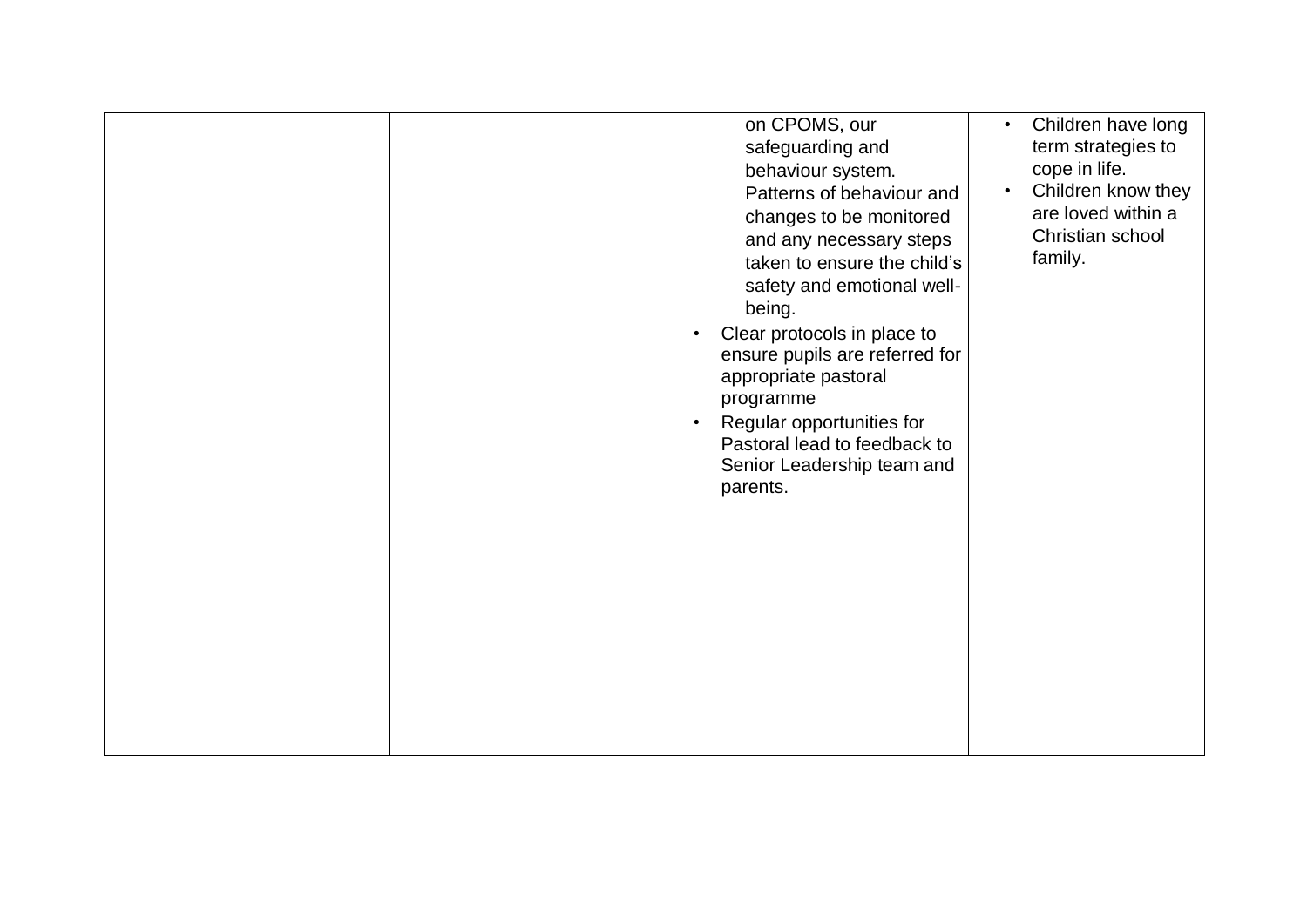| Area of spend                                              | <b>Intended Outcomes / Rationale</b>                                                                                                                                                                                                                                                                                                                                                             | <b>Actions</b>                                                                                                                                                                                                                                                                                                                    | <b>Success criteria</b>                                                                                                                                                                                                                                                 |
|------------------------------------------------------------|--------------------------------------------------------------------------------------------------------------------------------------------------------------------------------------------------------------------------------------------------------------------------------------------------------------------------------------------------------------------------------------------------|-----------------------------------------------------------------------------------------------------------------------------------------------------------------------------------------------------------------------------------------------------------------------------------------------------------------------------------|-------------------------------------------------------------------------------------------------------------------------------------------------------------------------------------------------------------------------------------------------------------------------|
|                                                            |                                                                                                                                                                                                                                                                                                                                                                                                  |                                                                                                                                                                                                                                                                                                                                   |                                                                                                                                                                                                                                                                         |
| <b>Funding for extra-curricular</b><br>music lessons/clubs | Social skills are developed<br>$\bullet$<br>through participation in a<br>range of clubs provided by<br>the school or external<br>providers<br>Pupils enjoy the experience<br>$\bullet$<br>of being at school and are<br>keen to come before/stay<br>later to participate in chosen<br>activities<br>Talent, skills and efforts in are<br>$\bullet$<br>celebrated and develop<br>self-confidence | Annual analysis of number of<br>$\bullet$<br>pupils who have taken part<br>in clubs<br>Staff to explore with<br>$\bullet$<br>children/parents possible<br>interests and available clubs<br>Arrange funding (as<br>$\bullet$<br>appropriate) for clubs and<br>resources required (i.e.<br>musical instruments, sports<br>clothing) | Pupils take part in a<br>$\bullet$<br>variety of<br>extracurricular<br>opportunities<br>throughout the year.<br>Pupils will learn and<br>develop a new skill<br>Pupils develop<br>$\bullet$<br>confidence during<br>social interactions and<br>build secure friendships |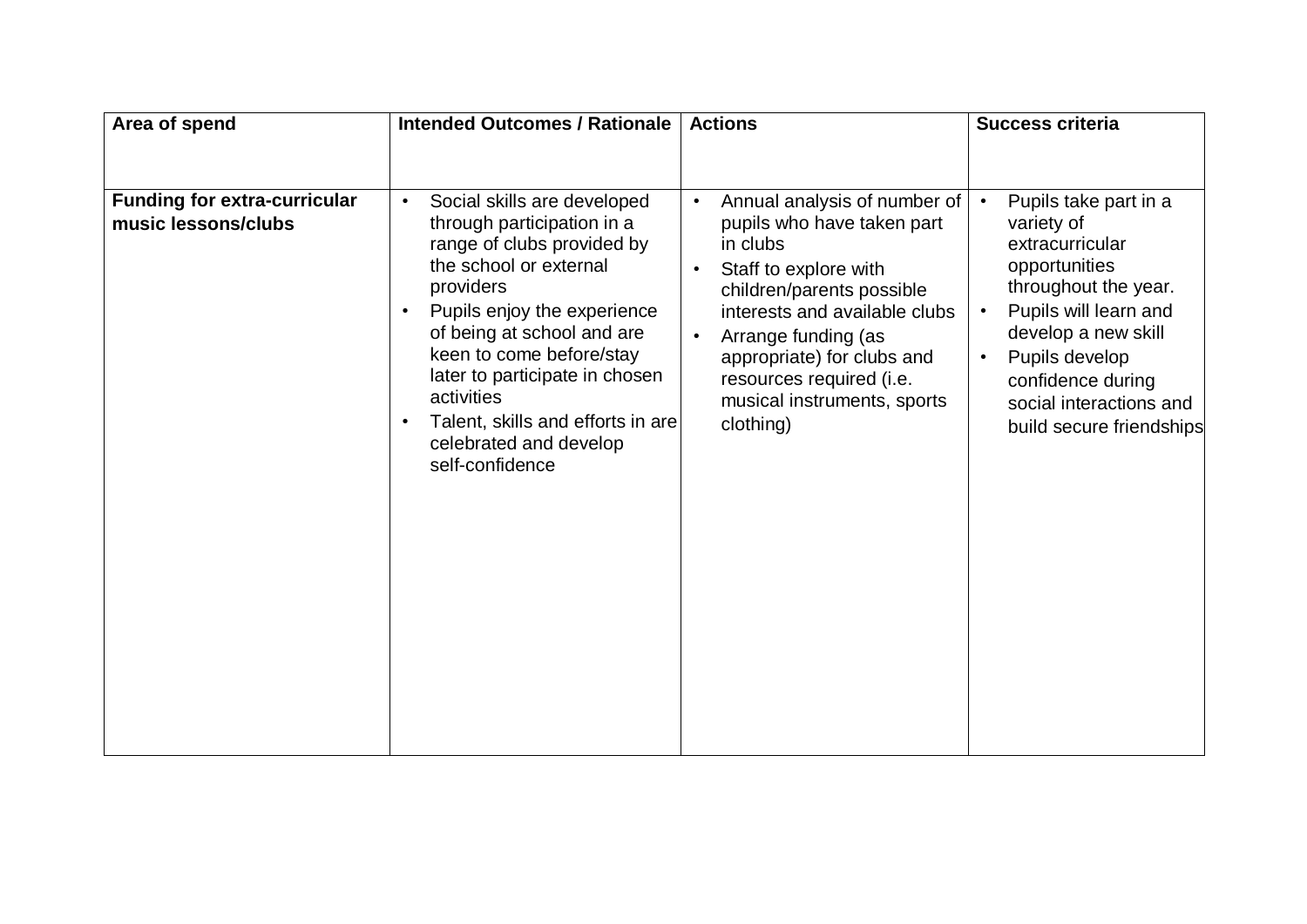| Area of spend                        | <b>Intended Outcomes / Rationale</b>                                                                                                                                                                                                                                                              | <b>Actions</b>                                                                                                                                                                                                                                                                 | <b>Success criteria</b>                                                                                                                                                                              |
|--------------------------------------|---------------------------------------------------------------------------------------------------------------------------------------------------------------------------------------------------------------------------------------------------------------------------------------------------|--------------------------------------------------------------------------------------------------------------------------------------------------------------------------------------------------------------------------------------------------------------------------------|------------------------------------------------------------------------------------------------------------------------------------------------------------------------------------------------------|
| <b>Additional learning resources</b> | Pupils are fully supported by<br>$\bullet$<br>learning resources being<br>made available to them<br>Pupils enjoy using resources<br>$\bullet$<br>such as iPads / Laptops to<br>complete games/tasks that<br>consolidate learning<br>A range of learning styles can<br>$\bullet$<br>be catered for | Pupils regularly asked for<br>$\bullet$<br>ideas about how to spend<br>funding - School Council<br>Teachers and TA's made<br>$\bullet$<br>aware of programmes<br>available to support different<br>areas of need (i.e.IDL for<br>spelling, Cogmed for<br>memory, times tables) | • Pupils access a range of<br>resources to support<br>their physical, social<br>and academic<br>development. No pupil<br>to be disadvantaged<br>due to possible<br>financial constraints at<br>home. |
|                                      |                                                                                                                                                                                                                                                                                                   |                                                                                                                                                                                                                                                                                |                                                                                                                                                                                                      |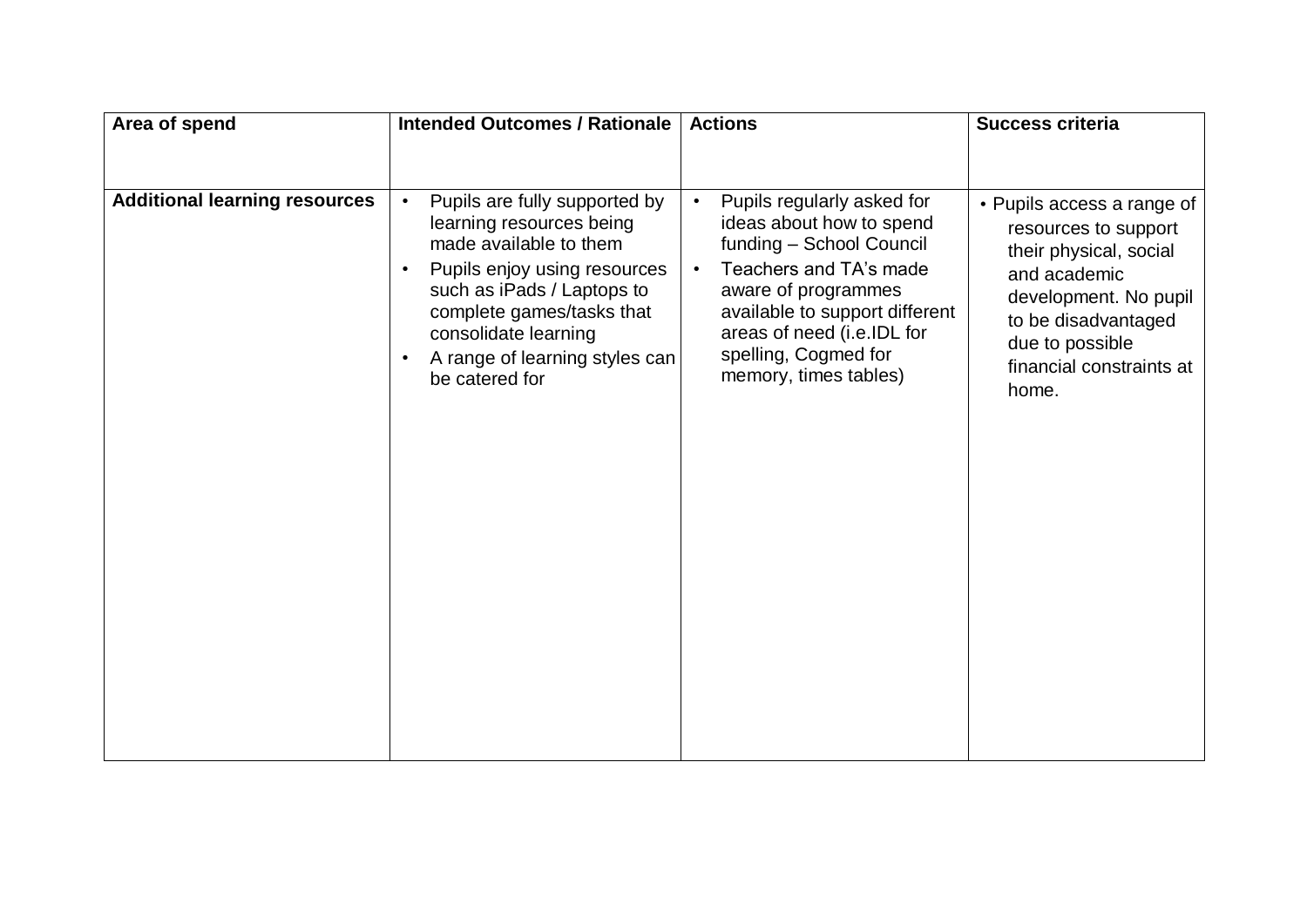| residential experiences                                                                                                                                                                                                                                                                                                                                                                                                                                                                                                                                                               | <b>Intended Outcomes / Rationale</b><br><b>Funding for school trips and</b> | <b>Actions</b>               | <b>Success criteria</b>                                                        |
|---------------------------------------------------------------------------------------------------------------------------------------------------------------------------------------------------------------------------------------------------------------------------------------------------------------------------------------------------------------------------------------------------------------------------------------------------------------------------------------------------------------------------------------------------------------------------------------|-----------------------------------------------------------------------------|------------------------------|--------------------------------------------------------------------------------|
|                                                                                                                                                                                                                                                                                                                                                                                                                                                                                                                                                                                       | • Pupils are able to participate                                            | • Initial letters to include | • Pupils have equal                                                            |
| fully in school trips and<br>information for parents about<br>opportunities and<br>residential trips<br>available funding<br>access to trips and                                                                                                                                                                                                                                                                                                                                                                                                                                      |                                                                             |                              |                                                                                |
| Teachers to liaise with<br>Learning is supported by trips<br>$\bullet$<br>$\bullet$<br>that are carefully planned to<br>parents and HT regarding<br>enhance the school's<br>specific requests for funding<br>curriculum<br>Teachers made aware of<br>experiences<br>Social skills, independence,<br>funding available - can<br>Pupils grow in<br>$\bullet$<br>perseverance and team-work<br>approach parents if<br>confidence and<br>are developed through<br>appropriate.<br>independence<br>participation in group<br>activities and over-night stays<br>on residential experiences |                                                                             |                              | residential experiences<br>Pupils attend a variety<br>of trips and residential |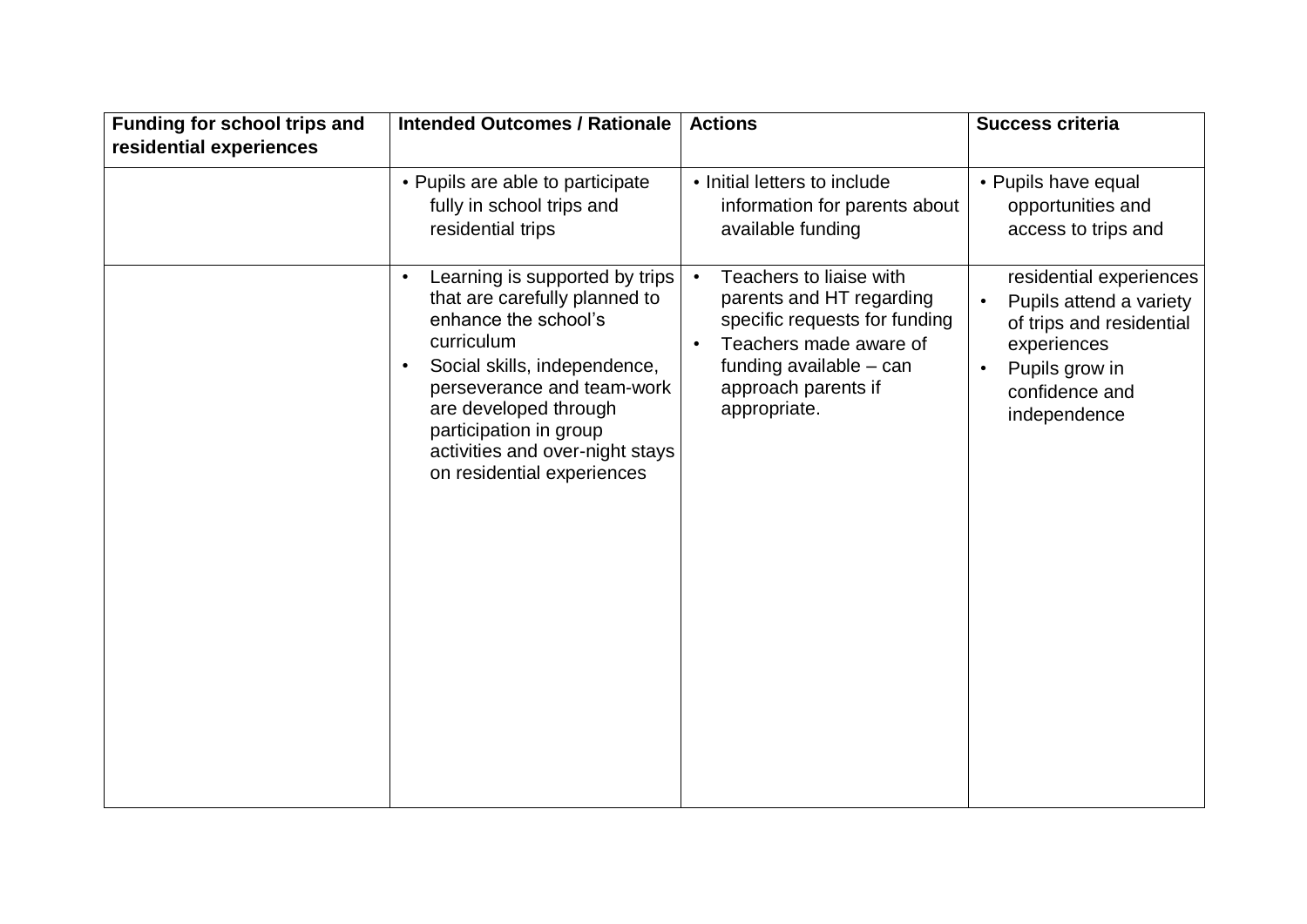| <b>Leadership and Management</b> | <b>Intended Outcomes / Rationale</b>                                                                                                                                                                        | <b>Actions</b>                                                                                                                                                                                                                               | <b>Success criteria</b>                                                                                                       |
|----------------------------------|-------------------------------------------------------------------------------------------------------------------------------------------------------------------------------------------------------------|----------------------------------------------------------------------------------------------------------------------------------------------------------------------------------------------------------------------------------------------|-------------------------------------------------------------------------------------------------------------------------------|
|                                  | Children are supported on an<br>individual basis and their<br>progress rigorously<br>monitored.<br>Accountability at every stage<br>of the year for the progress of<br>children in pupil premium<br>groups. | Introduction of management<br>posts to support, monitor and<br>develop initiatives to<br>enhance pupil premium<br>groups.<br>Time to discuss individual<br>barriers to learning and plan<br>necessary actions to<br>overcome these barriers. | Actions taken to<br>ensure children are<br>given the best support<br>and make the best<br>possible progress over<br>the year. |
|                                  |                                                                                                                                                                                                             |                                                                                                                                                                                                                                              |                                                                                                                               |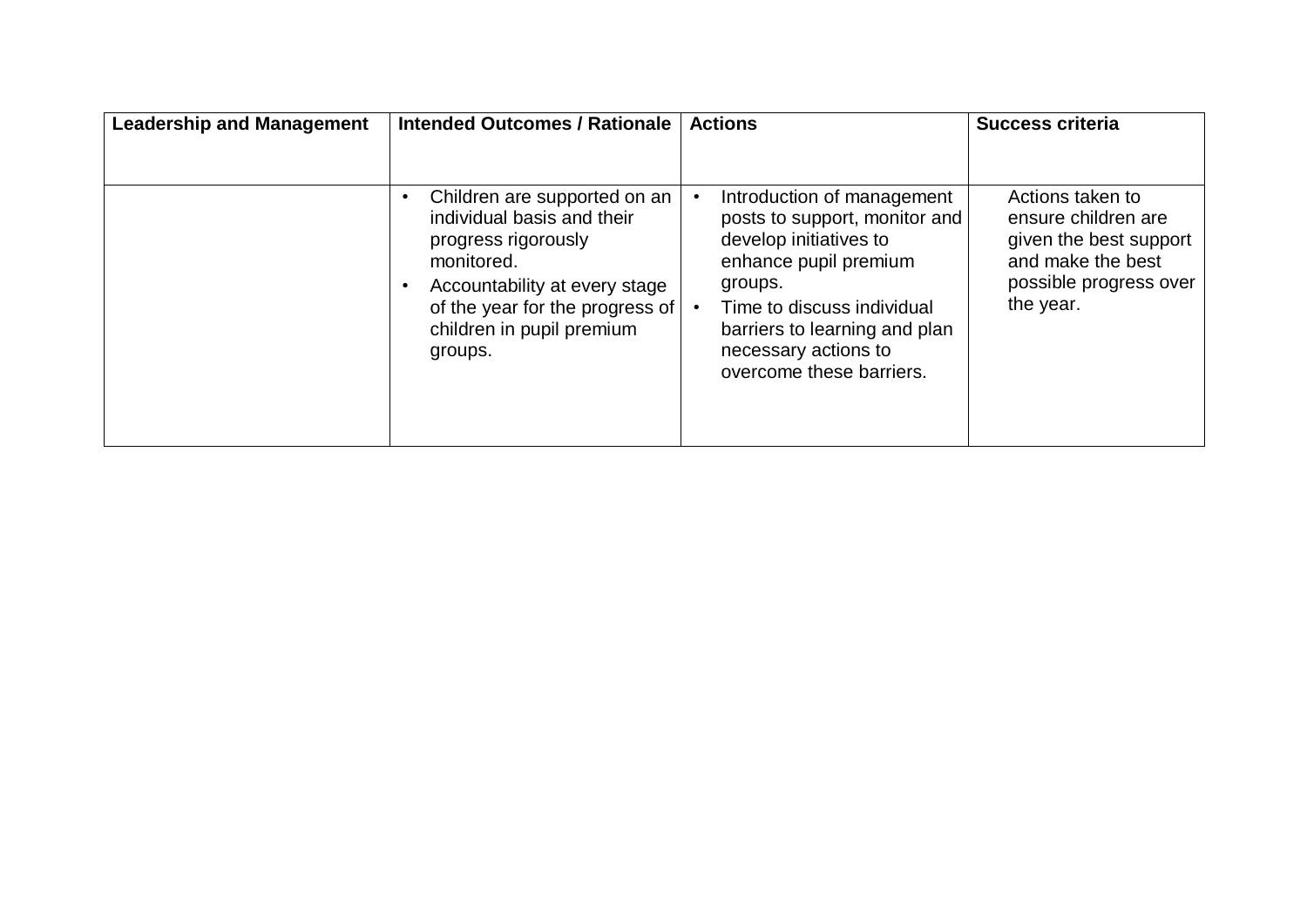#### **Measuring the impact of funding**

#### **How will the school measure the impact of the Pupil Premium?**

To monitor progress on attainment, new measures have been included in the performance tables that will capture the achievement of pupils covered by the Pupil Premium. At Heyhouses Church of England Primary School, the usual cycle of data collection and the monitoring and tracking of the cohort's attainment is used to inform pupil progress and enable the early identification of need, support and appropriate intervention. Progress meetings take place each term and include a member of Senior Management, teachers, and the Pupil Premium Lead as appropriate. The new Teaching and Learning Responsibility allowances are focused on raising the attainment of groups throughout school including Pupil Premium children.

During attainment reviews and pupil progress meetings, the school reviews the impact of actions taken and plans for how the funding will be specifically allocated over the next phase. When selecting pupils for Pupil Premium target groups, the school looks at all pupils across the school. There are some pupils who are not eligible for Pupil Premium who will benefit from these groups if their needs are similar and we believe progress can be made towards individual targets.

Pupil Premium Funding and the impact of this is a regular item on the governors' School Standards and Effectiveness Committee and Curriculum committee.

*Designated staff members in charge: Mrs Elizabeth Hodgson and Mrs Alison Townsend Nominated governor:* 

### **Dates of next Pupil Premium Strategy Review**

July 2019